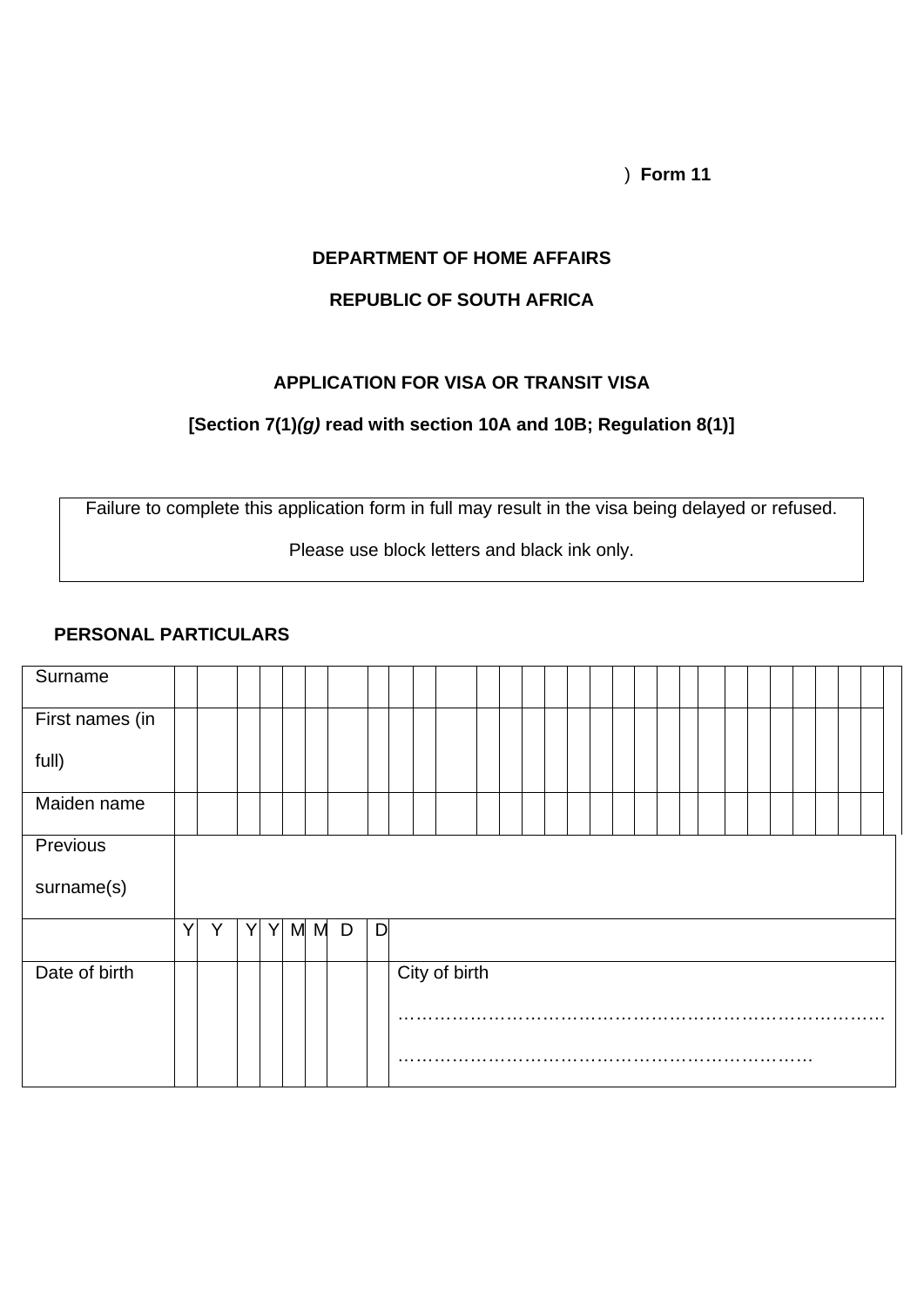| Country of birth                                               |                                      |
|----------------------------------------------------------------|--------------------------------------|
|                                                                |                                      |
| Female<br>Gender<br>Male                                       |                                      |
|                                                                | If acquired by naturalisation, state |
|                                                                | original nationality:                |
|                                                                |                                      |
| Where and when was present nationality obtained                |                                      |
|                                                                |                                      |
| Passport/Travel Document Number:                               | Issuing authority:                   |
| Type of document: Diplomatic/Official/Ordinary Passport/Travel |                                      |
| Document/other (specify):                                      | Date of expiry:                      |
|                                                                |                                      |
| Permanent residential address:                                 |                                      |
|                                                                |                                      |
|                                                                |                                      |
| Period resident at this address:                               | Telephone number:  (code)            |
|                                                                |                                      |
| Country of permanent residence:                                | Period resident in that country:     |
|                                                                |                                      |
| Occupation or profession:                                      |                                      |
|                                                                |                                      |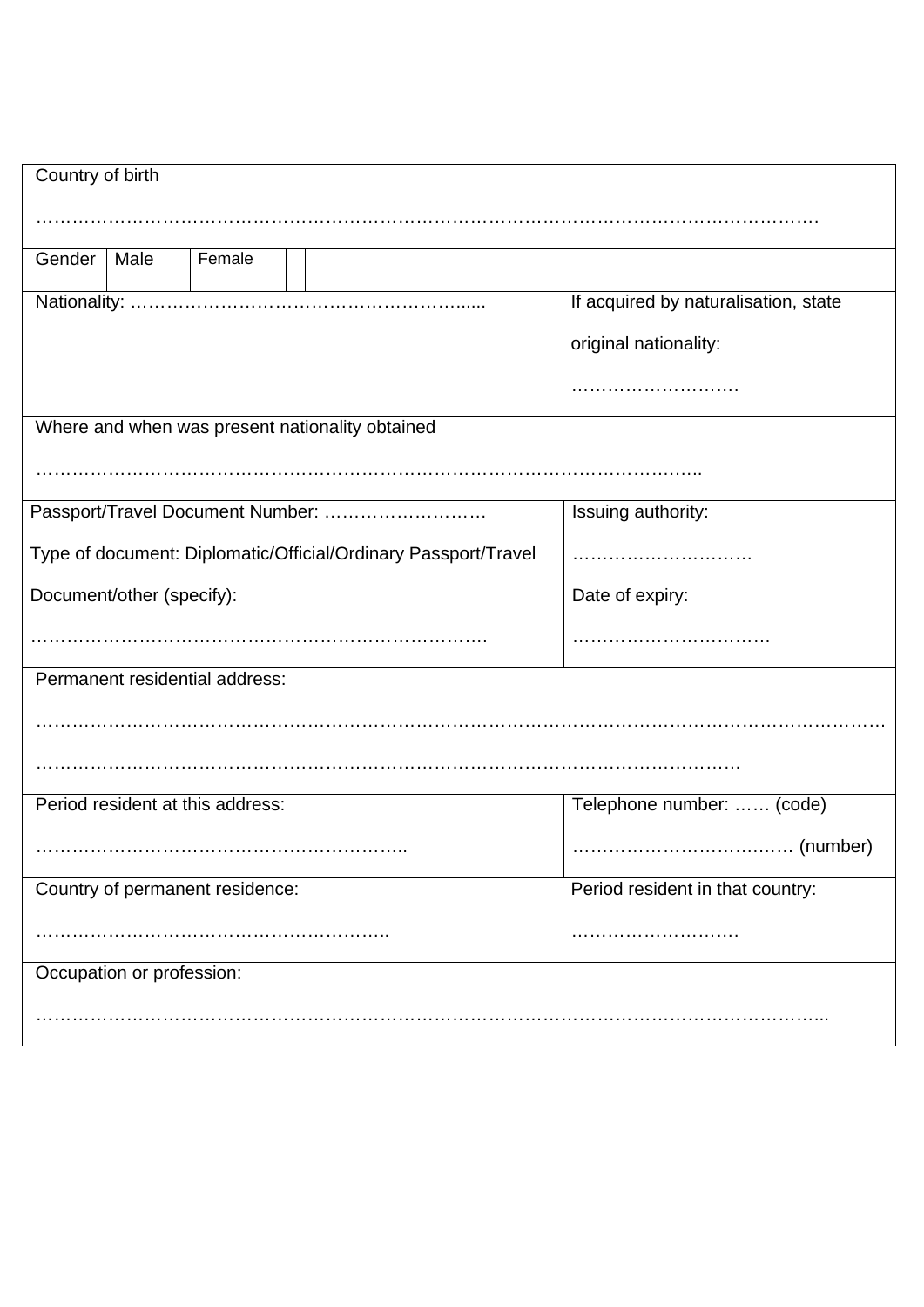| Name, address and telephone no of employer, university, organisation, etc. to which you are attached, or |         |   |  |   |               |   |         |   |                |   |  |             |  |  |           |  |  |  |                 |  |  |  |
|----------------------------------------------------------------------------------------------------------|---------|---|--|---|---------------|---|---------|---|----------------|---|--|-------------|--|--|-----------|--|--|--|-----------------|--|--|--|
| that you attend or which you represent:                                                                  |         |   |  |   |               |   |         |   |                |   |  |             |  |  |           |  |  |  |                 |  |  |  |
|                                                                                                          |         |   |  |   |               |   |         |   |                |   |  |             |  |  |           |  |  |  |                 |  |  |  |
| If self-employed, state name, address, telephone no and nature of business:                              |         |   |  |   |               |   |         |   |                |   |  |             |  |  |           |  |  |  |                 |  |  |  |
|                                                                                                          |         |   |  |   |               |   |         |   |                |   |  |             |  |  |           |  |  |  |                 |  |  |  |
|                                                                                                          |         |   |  |   |               |   |         |   |                |   |  |             |  |  |           |  |  |  |                 |  |  |  |
|                                                                                                          |         |   |  |   |               |   |         |   |                |   |  |             |  |  |           |  |  |  |                 |  |  |  |
|                                                                                                          |         |   |  |   |               |   |         |   |                |   |  |             |  |  |           |  |  |  |                 |  |  |  |
| Marital                                                                                                  | Never   |   |  |   |               |   | Married |   |                |   |  | Widowed     |  |  | Separated |  |  |  | <b>Divorced</b> |  |  |  |
| status                                                                                                   | married |   |  |   |               |   |         |   |                |   |  |             |  |  |           |  |  |  |                 |  |  |  |
|                                                                                                          |         |   |  |   |               |   |         |   |                |   |  |             |  |  |           |  |  |  |                 |  |  |  |
| First name(s) of spouse                                                                                  |         |   |  |   |               |   |         |   |                |   |  |             |  |  |           |  |  |  |                 |  |  |  |
|                                                                                                          |         |   |  |   |               |   |         |   |                |   |  |             |  |  |           |  |  |  |                 |  |  |  |
| Maiden name                                                                                              |         |   |  |   |               |   |         |   |                |   |  |             |  |  |           |  |  |  |                 |  |  |  |
|                                                                                                          |         | Y |  | Υ | Y             | Υ | M       | M | D              | D |  |             |  |  |           |  |  |  |                 |  |  |  |
| Date of birth                                                                                            |         |   |  |   |               |   |         |   |                |   |  | Nationality |  |  |           |  |  |  |                 |  |  |  |
|                                                                                                          |         |   |  |   |               |   |         |   |                |   |  |             |  |  |           |  |  |  |                 |  |  |  |
|                                                                                                          |         |   |  |   |               |   |         |   |                |   |  |             |  |  |           |  |  |  |                 |  |  |  |
|                                                                                                          |         |   |  |   |               |   |         |   |                |   |  |             |  |  |           |  |  |  |                 |  |  |  |
|                                                                                                          |         |   |  |   |               |   |         |   |                |   |  |             |  |  |           |  |  |  |                 |  |  |  |
| NB: SEPARATE FORMS MUST BE COMPLETED IN RESPECT OF PERSONS OVER THE AGE OF                               |         |   |  |   |               |   |         |   |                |   |  |             |  |  |           |  |  |  |                 |  |  |  |
| 16 AND CHILDREN UNDER THE AGE OF 16 TRAVELLING ON THEIR OWN PASSPORTS.                                   |         |   |  |   |               |   |         |   |                |   |  |             |  |  |           |  |  |  |                 |  |  |  |
|                                                                                                          |         |   |  |   |               |   |         |   |                |   |  |             |  |  |           |  |  |  |                 |  |  |  |
| Particulars of children endorsed on your passport accompanying you:                                      |         |   |  |   |               |   |         |   |                |   |  |             |  |  |           |  |  |  |                 |  |  |  |
| Surname<br>First name(s)                                                                                 |         |   |  |   | Date of birth |   |         |   | Place of birth |   |  |             |  |  |           |  |  |  |                 |  |  |  |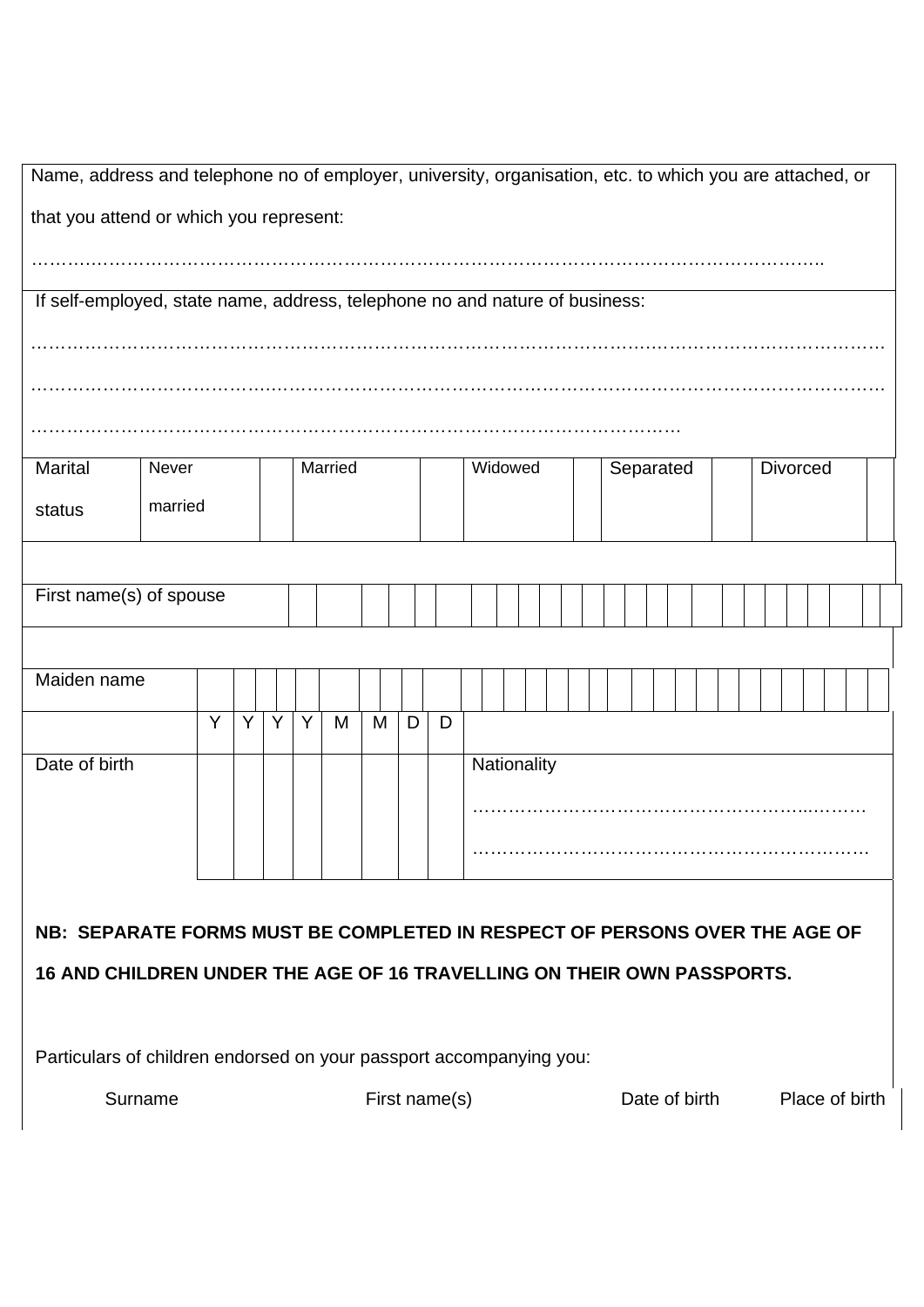|  | . |
|--|---|
|  |   |
|  |   |
|  | . |

# **VISIT TO SOUTH AFRICA**

| Duration of stay (months, weeks or days)                                                                   |  |  |  |  |  |  |  |
|------------------------------------------------------------------------------------------------------------|--|--|--|--|--|--|--|
|                                                                                                            |  |  |  |  |  |  |  |
| Number of entries required:                                                                                |  |  |  |  |  |  |  |
| Single                                                                                                     |  |  |  |  |  |  |  |
| Multiple                                                                                                   |  |  |  |  |  |  |  |
| Proposed residential address (physical) in the Republic, including the full name(s) of your host or hotel: |  |  |  |  |  |  |  |
|                                                                                                            |  |  |  |  |  |  |  |
| Names of organisations or persons you will be contacting during your stay in the Republic:                 |  |  |  |  |  |  |  |
| <b>Address</b><br>Name<br>Relationship                                                                     |  |  |  |  |  |  |  |
|                                                                                                            |  |  |  |  |  |  |  |
|                                                                                                            |  |  |  |  |  |  |  |
|                                                                                                            |  |  |  |  |  |  |  |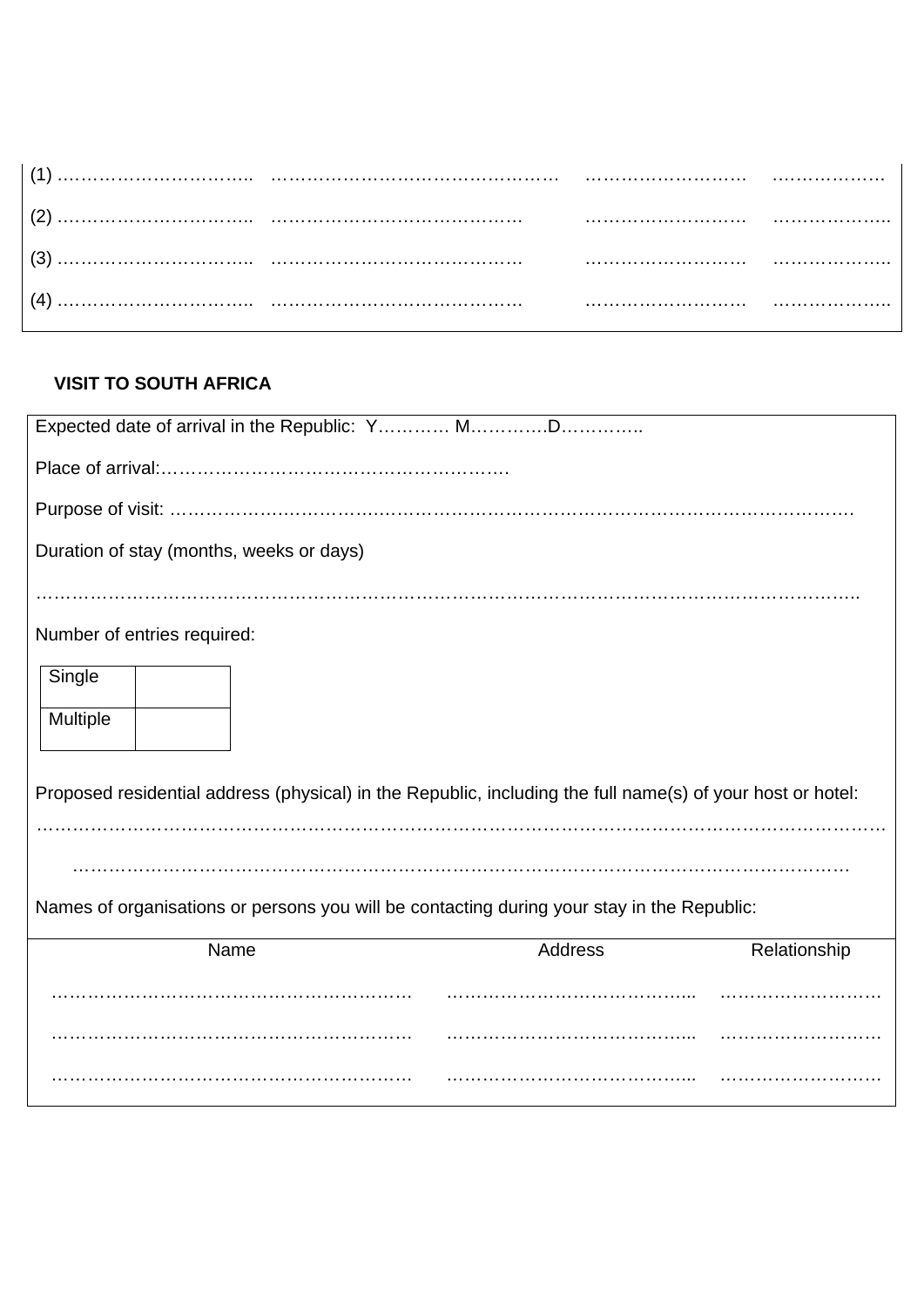| Identity document number or permanent residence permit number of South African host:   |     |    |
|----------------------------------------------------------------------------------------|-----|----|
| Indicate by means of an X whichever is applicable                                      |     |    |
| Have you at any time applied for a permit to settle permanently in South Africa?       | yes | no |
| Have you ever been restricted or refused entry into South Africa?                      | yes | no |
| Have you ever been deported from or ordered to leave South Africa?                     | yes | no |
| Have you ever been convicted of any crime in any country?                              | yes | no |
| Is a criminal action pending against you in any country?                               | yes | no |
| Are you an unrehabilitated insolvent?                                                  | yes | no |
| Are you suffering from tuberculosis or any other infectious or contagious disease      | yes | no |
| or any mental or physical deficiency?                                                  |     |    |
| Have you ever been judicially declared incompetent?                                    | yes | no |
| Are you a member of, or adherent to an association or organization advocating the      | yes | no |
| practice of social violence or racial hatred or are you or have you been a member      |     |    |
| of an organisation or association utilizing crime or terrorism to pursue its ends?     |     |    |
| Give particulars if reply to one or more of the questions above is in the affirmative: |     |    |
|                                                                                        |     |    |
|                                                                                        |     |    |

**To be completed by applicants applying for visitor's permits exceeding three months:** 

In the case of a spouse or dependant minor child of the holder of a permit issued in terms of section 11,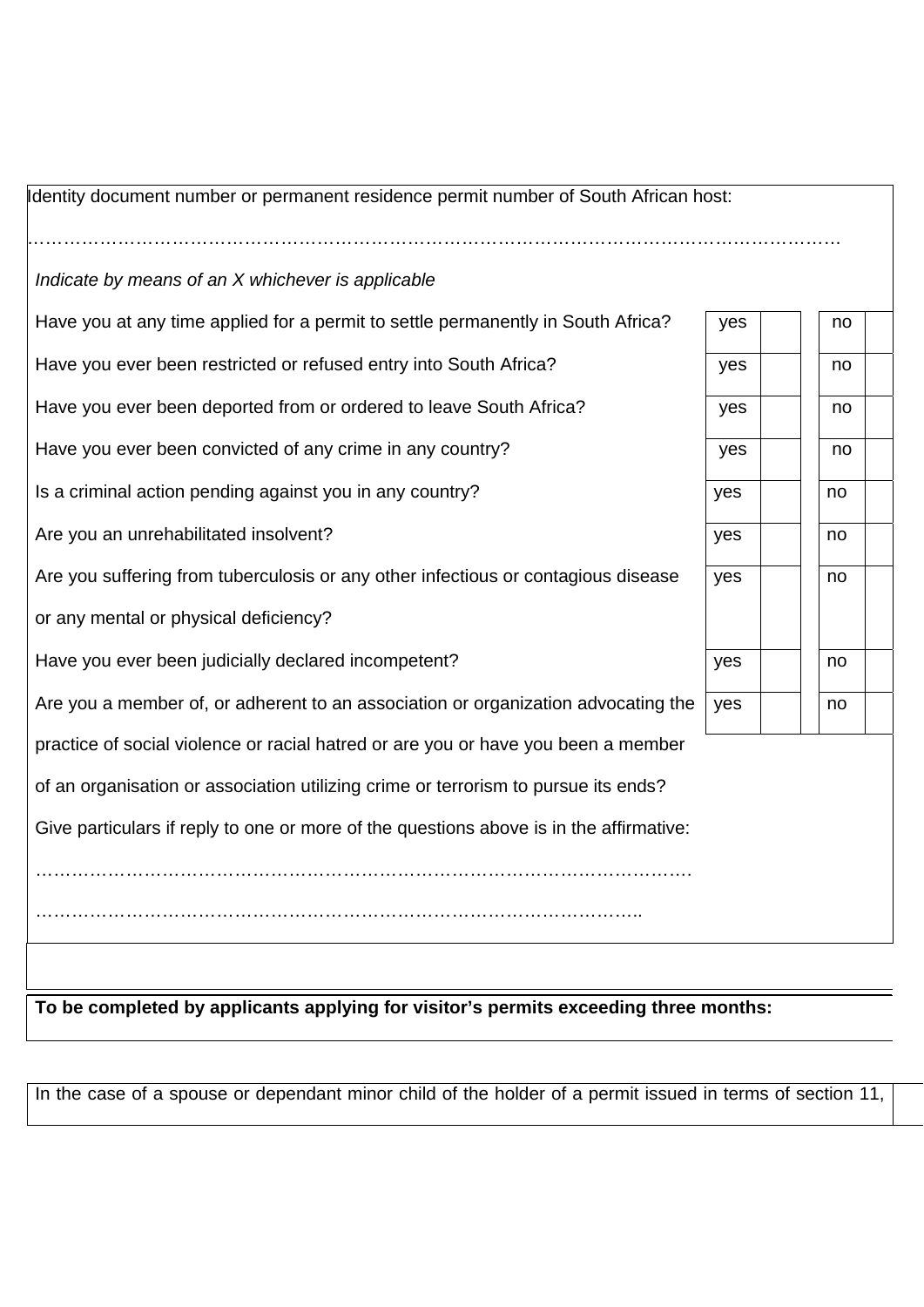| 13, 14, 15, 17, 19 or 22, submission of a marriage certificate or an unabridged birth certificate. |  |
|----------------------------------------------------------------------------------------------------|--|
| Proof of academic sabbatical, if applicable.                                                       |  |
| Proof of non-remunerative voluntary or charitable activities to be undertaken, if applicable.      |  |
| Proof of research to be undertaken, if applicable.                                                 |  |
| Proof of funds available for subsistence during period of visit.                                   |  |

| To be completed by applicants applying for diplomatic, official or courtesy visas: |  |
|------------------------------------------------------------------------------------|--|
|                                                                                    |  |
| In the case of an official visit, submission of a note verbale.                    |  |
| In the case of a diplomatic placing in the Republic, proof of such placing.        |  |

| To be completed only by passengers in transit to another country:                        |
|------------------------------------------------------------------------------------------|
| Destination after leaving the Republic                                                   |
|                                                                                          |
| .                                                                                        |
| Mode of travel to destination                                                            |
|                                                                                          |
|                                                                                          |
| Intended date and port of departure from the Republic to that destination                |
|                                                                                          |
|                                                                                          |
| Do you hold a visa or permit for temporary or permanent residence in the country of your |
| destination? (Proof must be submitted)                                                   |